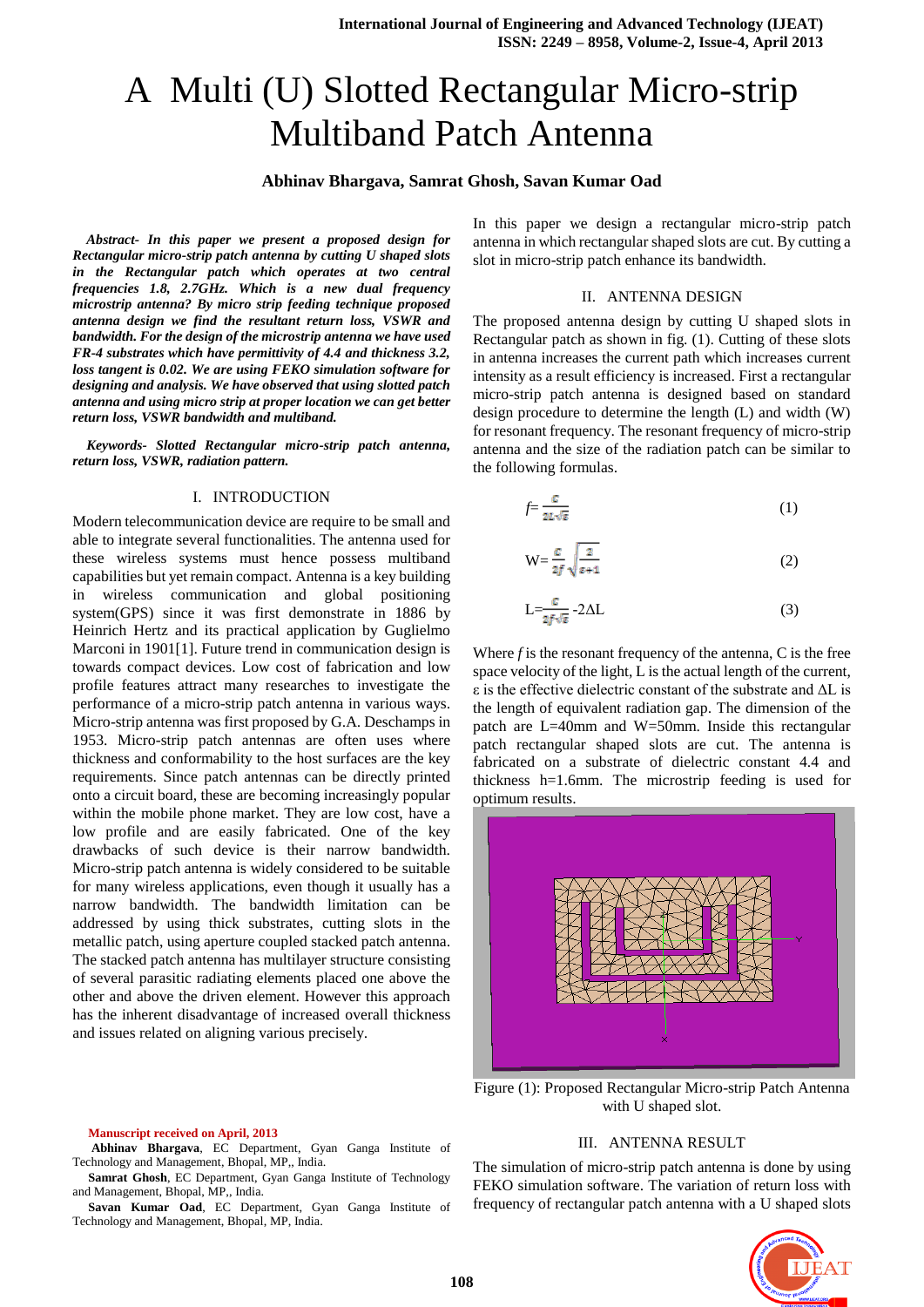shown in figure (2). The return loss is defined as the ratio of the Fourier transform of the incident pulse and the reflected signal. It is an important parameter. The VSWR graph for a U shaped slotted rectangular patch antenna is shown in figure (3). The VSWR indicates the mismatch between the antenna and the transmission line. For perfect matching the VSWR value should be close to unity. The simulation impedance bandwidth for the U shaped slot loaded rectangular micro-strip patch antenna as shown in fig. (1) is 100 MHz and it is about 4.5% and the best return loss  $(S_{11})$  is -17.34 dB at 2.1 GHz. The bandwidth is calculated at the frequency range where the return loss is approximately below the -10dB. The simulated radiation pattern in 2D are shown in figure (4) and the Smith chart is shown in figure (5) and radiation pattern in 3D is also shown in figure (6) for the U shaped Slotted rectangular micro-strip patch antenna.



Figure (2): Return loss of the Proposed Rectangular Micro-strip Patch Antenna with U shaped slots



Figure (3); VSWR of the Proposed Rectangular Micro-strip Patch Antenna with U shaped slot



Figure (4): Radiation pattern in 2D of the Proposed Rectangular Micro-strip Patch Antenna with U shaped slot



Figure (5): Smith chart of the Proposed Rectangular Micro-strip Patch Antenna with U shaped slots



Figure (6): Radiation pattern in 3D of the Proposed Rectangular Micro-strip Patch Antenna with U shaped slots

# IV. CONCLUSION

It is observed that a microstrip feed, U shaped slotted rectangular micro-strip patch antenna with multiband is presented. The proposed antenna has a compact size of (40\*50) and it can effectively covers the Wi-Max application and other wireless applications (cellular mobile communication) because of multiband capabilities.

## REFERENCES

- [1] G.Papitha, V. Thyagarajan and Ayshathul Fouzia,"Design and Simulation of Stacked Fractal Patch Antenna using IE3D" International Conference on Computing and Control Engineering (ICCCE), 12 and 13 April 2012.
- [2] John D Kraus, Ronald J Marhefka, Ahmed S Khan," Antennas and Wave Propagation". Tata McGraw Hill Education Private Limited New Delhi 2010.
- [3] R. Garg and P. Bhartia, "Micro-strip Antenna handbook". Boston Artech House 2001
- [4] R.Q. Lee, K.F. Lee and J.Bobinchak,"Characterstics of a two layer electromagnetically coupled rectangular patch antenna", Electron Lett. Vol. 23 no 20, pp 1070-1072, 1987
- [5] Binu Paul, S. Mridula, C.K. Aanandan and P. Mohan. Microwave and optical technology letters/ vol33, no4, 4 may2002.
- **[6]** Constantine A. Balanis"Antenna Theory: Analysis Design" Third edition John Wiley & Sons, Inc 2005